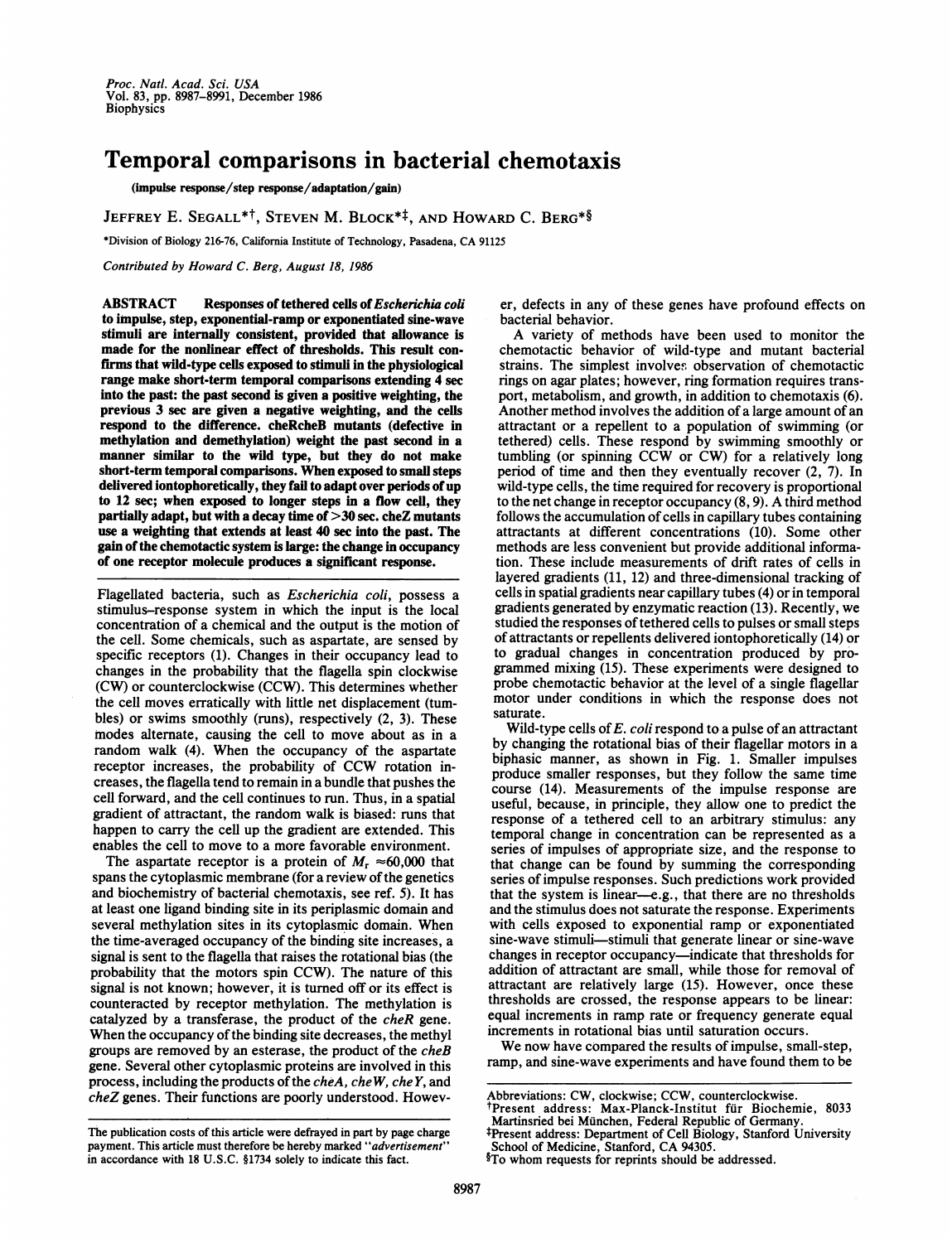internally consistent. Data are presented on the behavior of wild-type cells and of mutants defective in methylation and demethylation (deleted for cheR and cheB) or in the functions specified by cheY or cheZ.

## RESULTS

Calibration of the Impulse Response. Given the impulse response of Fig. <sup>1</sup> (induced by pulses of small but unknown amplitude), one can predict the time course of the response to an arbitrary stimulus; however, the amplitude of this response is unknown up to a constant scaling factor. To predict both the amplitude and the time course of a response, this scaling factor must be determined. First, we measured the rate at which attractant was released from a particular set of pipettes by exposing cells 5  $\mu$ m away to a large step in current  $(-100 \text{ nA})$  and recording their recovery times: this works because the steady-state concentration of attractant a fixed distance away from the tip of a pipette is proportional to the rate of release (p. 23 of ref. 17), and the recovery time is proportional to the net change in receptor occupancy (cf. table <sup>1</sup> of ref. 16). Next, we measured the amplitude of the response of the same cells to a smaller step in current  $(-3)$  to  $-10$  nA). Assuming that the rate of release varies linearly with current, the change in concentration generated by the smaller step was determined. The type of response generated by the smaller steps is shown in Fig. 2. Note that this response is not saturated. For the subset of cells used in the calibration (those exposed to  $\alpha$ -methyl-DL-aspartate; see figure legend) a change in bias of 0.23 occurred for an estimated change in fraction of receptor bound of 0.0042. Finally, we calibrated the impulse response by subtracting the baseline and scaling its integral to the change in bias of the calibrated step response. We found that <sup>a</sup> response of the amplitude shown in Fig. <sup>1</sup> would be generated by a pulse that increased the receptor occupancy by 0.19 for a period of 20 msec (the approximate width of the shortest pulse used in our experiments).

Comparisons with Ramp and Sine-Wave Data. The solid line in Fig. 3A is the dependence of bias on ramp rate for experiments involving linear changes in receptor occupancy



FIG. 1. Impulse response to attractant in wild-type cells. The dotted curve is the probability, determined from repetitive stimulation, that tethered cells of strain AW405 spin CCW when exposed to pulses of L-aspartate or  $\alpha$ -methyl-DL-aspartate beginning at 5.06 sec (vertical bar). The smooth curve is a fit to a sum of exponentials (see text). For methods, see refs. 14 and 16. Pipettes containing aspartate (1 mM) were pulsed for 0.02 sec at  $-25$  to  $-100$  nA, and pipettes containing methylaspartate (1-3 mM, with 1.6 mM in the bath) were pulsed for 0.12 sec at  $-100$  nA, both at 32°C. Some pipettes containing 1-7 mM methylaspartate were pulsed for 0.03-0.12 sec at  $-50$  to  $-100$  nA at 22°C. The curve was constructed from 378 records comprising 7566 reversals of 17 cells. Points were determined every 0.05 sec.



FIG. 2. Step response to attractant in wild-type cells. The thick curve is the probability that cells of strain AW405 spin CCW when exposed to steps of L-aspartate or  $\alpha$ -methyl-DL-aspartate beginning at 1.00 sec (vertical bar). Pipettes containing aspartate (0.1-1.0 mM) or methylaspartate (1-10 mM, with 1.6 mM in the bath) were switched on for 12 sec at  $-3$  to  $-10$  nA at 32°C. The curve was constructed from 227 records comprising 5040 reversals of 10 cells and was plotted as described in Fig. 1. The thin line is the response predicted from the impulse response (the dotted curve) of Fig. 1 (cf. figure 4 of ref. 14). Note the expanded time scale.

predicted by the impulse response; the dashed line has the same slope but is offset 0.0015 to compensate for the response threshold. The slope of the predicted dependence is 114 sec, while a linear least-squares fit to the data gave a mean slope and standard deviation of  $78 \pm 18$  sec. Note that a shift in bias of 0.1 occurs for a ramp that increases the receptor occupancy by  $\approx 0.1\%$  per sec. The solid line in Fig. 3B is the spectral response to sinusoidal changes in receptor occupancy at different frequencies derived from the fit to the impulse response (the smooth curve) of Fig. 1; the points comprise a similar prediction based on the data (the dotted curve) of Fig. 1. The stars are the peak-to-peak changes in bias observed for sinusoidal oscillations in receptor occupancy generated by programmed mixing (figure 7 of ref. 15). Use of the latter measure assumes a large response threshold for negative rates of change of receptor occupancy (figure 6B of ref. 15). The close agreement between the Fourier transform represented by the solid line in Fig.  $3B$  and the data at very low frequency is not fortuitous: the fit to the sum of exponentials (the smooth curve of Fig. 1) was constrained so that its Fourier transform passed through the point  $(-3, 0.75)$ . Figs. <sup>1</sup> and 3B together show that the impulse and sine-wave data are consistent. With allowance for thresholds, the agreement between the three different sets of measurements is satisfactory.

Impulse and Step Responses of Mutant Cells. As reported earlier (figure 7A of ref. 14), cells with deletions in genes for the methyltransferase  $(cheR)$  and the methylesterase  $(cheB)$ show impulse responses with the second lobe much reduced (Fig. 4A). This implies that such cells cannot adapt over a short time span to a sudden increase in the concentration of attractant. The measured step response bears out this prediction (Fig. 4B). We also studied the behavior of *cheRcheB* cells over a longer time span in a flow cell (19). Some cells failed to respond to step stimuli (shifts from 0 to 25  $\mu$ M L-aspartate or from 0 to 1 mM  $\alpha$ -methyl-DL-aspartate); others spun exclusively CCW and failed to recover; still others gave a sizable response and then partially recovered (Fig. 5). Some of the latter cells exhibited dramatic swings in bias over periods of the order of <sup>1</sup> min, but no periodicity was evident in the average (Fig. 5). Note that cheRcheB cells are less sensitive to L-aspartate or to  $\alpha$ -methyl-DL-aspartate than wild-type cells by factors of 10-100.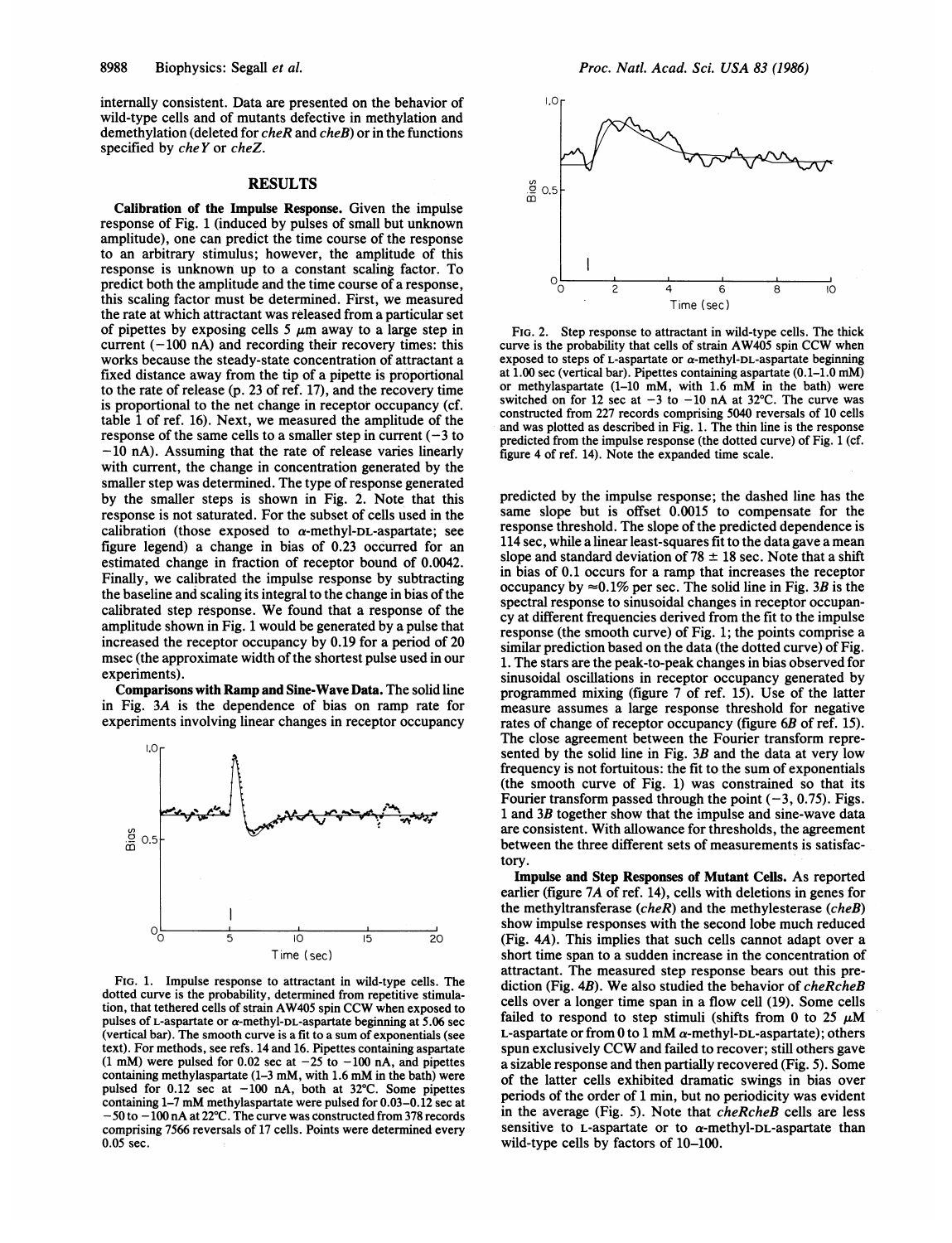Biophysics: Segall et al.



FIG. 3. Comparison of impulse and ramp data in the time (A) and frequency (B) domain for wild-type cells stimulated with  $\alpha$ -methyl-DL-aspartate. (A) Change in bias as a function of ramp rate, expressed as the time rate of change of fraction of receptor bound. Data points are from the ramp experiments (figure 6A of ref. 15 and unpublished data). The solid line is the prediction based on the calibrated impulse response. The dashed line is this curve shifted to the right to compensate for the threshold. (B) The logarithm (base 10) of the change in bias as a function of the logarithm of the stimulus frequency. Data points on the left were obtained from the sine-wave experiments of ref. 15 (from changes in bias observed during the rising phase of receptor occupancy). Data points on the right are the absolute magnitude of the complex Fourier transform of the impulse response (the dotted curve) of Fig. <sup>1</sup> (cf. ref. 14). The line is a similar transform of the smooth curve of Fig. 1.

The impulse response for cheZ and cheZcheC double mutants, when examined over a longer time span than before (cf. figure 7B of ref. 14), proved to be biphasic; however, the second lobe had a smaller area than the first (Fig. 6A). As predicted from such an impulse response, the step response rose to a maximum in  $\approx 10$  sec and then gradually dropped toward its initial value, failing to reach that value over the longest periods tested (Fig. 6B, top curve). The response to the removal of the step showed similar kinetics.

cheY mutants (20) proved difficult to excite: cells of strains RP2768 (che Y201) and RP2770 (che Y220) failed to respond to the repellent Ni<sup>2+</sup>, but those of strain RP4838 (che Y216) gave a response similar to the cheRcheB strain but inverted (cf. figure 3B of ref. 14). Since these cells rotated exclusively CCW in the absence of <sup>a</sup> stimulus, we could not determine whether the response was biphasic. Strains containing mutations in cheA or cheW also rotated exclusively CCW; they did not respond to  $Ni<sup>2+</sup>$ .

Transition Rates. A complete description of cell behavior requires specification of the rates at which transitions occur between CW and CCW states (14). In general, these rates



FIG. 4. Impulse  $(A)$  and step  $(B)$  responses to attractant in strains deleted for cheRcheB (18). (A) Cumulative responses of cells of strains RP2867 (tap<sup>-</sup>) and RP4969 (tap<sup>+</sup>) to pulses of L-aspartate beginning at 5.06 sec (vertical bar). Pipettes containing aspartate  $(3-20 \text{ mM})$  were pulsed for 0.01-0.39 sec at  $-50$  to  $-100 \text{ nA}$  at 22°C or 32°C. The curve was constructed from 207 records comprising 5006 reversals of 13 cells and was plotted as described in Fig. 1.  $(B)$ Cumulative responses of cells of strain RP2867 to steps of L-aspartate beginning at 5.06 sec (left vertical bar) and ending 5-12 sec later (right vertical bar). The responses to the ends of the steps are shown beginning at 10.6 sec (at the break in the curve). Pipettes containing aspartate (3-20 mM) were switched on at  $-3$  to  $-20$  nA at 32°C. The curves were constructed from 178 records comprising 5184 reversals of six cells and were plotted as described in Fig. 1.



FIG. 5. Step response to attractant  $(1 \text{ mM } \alpha$ -methyl-DL-aspartate) in a strain deleted for *cheRcheB* (RP2867). The stimulus was delivered by bulk flow for a period of 10 sec beginning at 4 min, as indicated by the break in the curve. The curve was constructed from 10 records comprising 1742 reversals of eight cells, by computing the mean bias over a 20-sec interval every 2 sec. Similar results were obtained with 25  $\mu$ M L-aspartate (data not shown). The cells were grown in tryptone broth and then washed and tethered as described (15). The experiments were done at room temperature.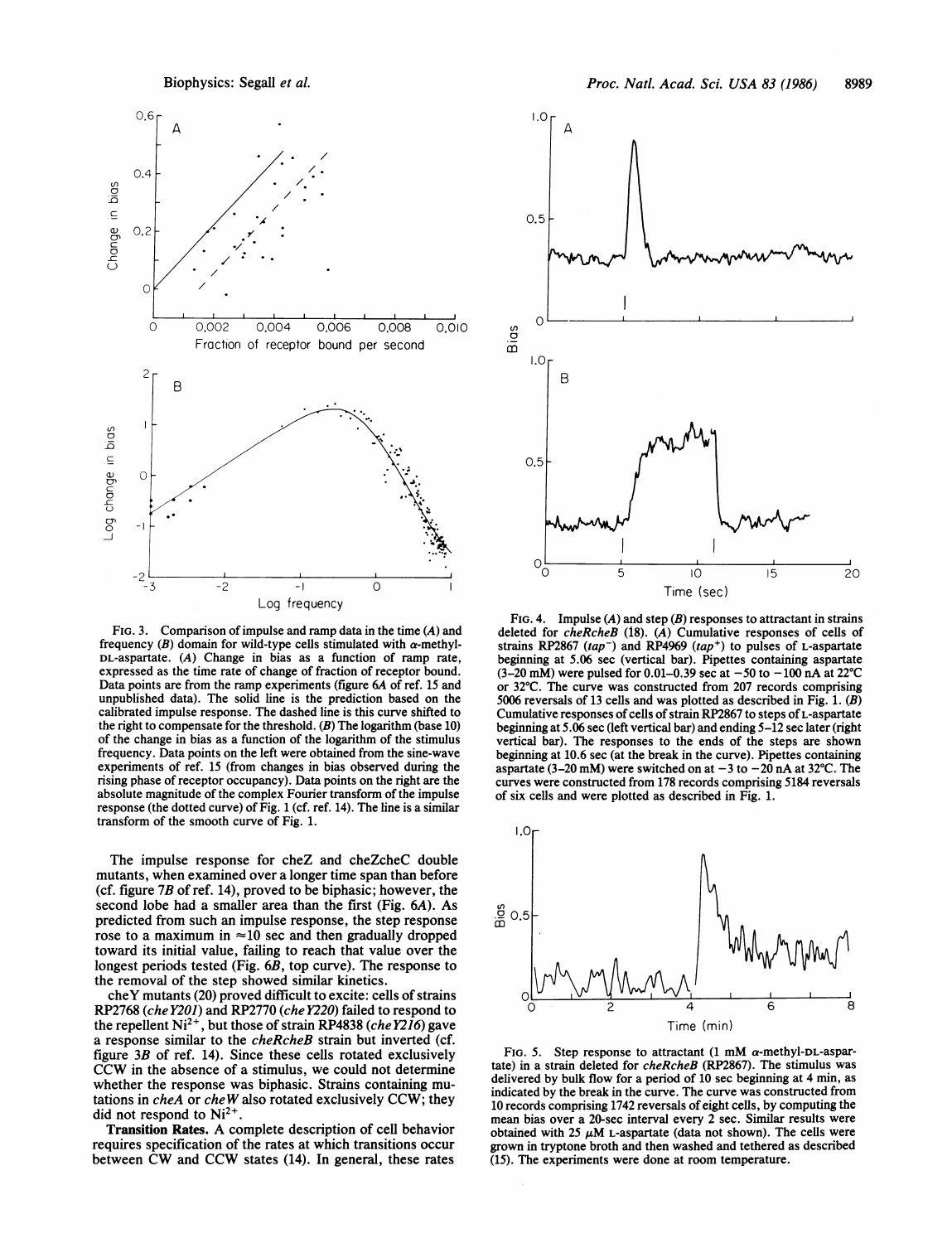

FIG. 6. Impulse  $(A)$  and step  $(B)$  responses to attractant in cheZ mutants (20, 21). (A) Cumulative responses of cells of strains RP5006 (cheZ292 amber), RP5007 (cheZ293), and RP2734 (cheZ280 cheC to pulses of L-aspartate beginning at 5.06 sec (vertical bar). Pip iettes containing aspartate (0.3 or  $1.0$  mM) were pulsed for 0.67-1.24 sec at  $-100$  nA at 32°C. The curve was constructed from 175 records comprising 13,653 reversals of six cells. The mean bias in a 0.6-sec window was calculated and plotted every  $0.3$  sec. Note: the  $cheC$ mutation was introduced to raise the prestimulus bias; the impulse responses of cheZ and cheZcheC mutants appeared to have similar time courses. (B) Cumulative responses of cells of strain RP5007 to steps of L-aspartate beginning at 9.06 sec (vertical bar, top curve) and lasting  $\approx$  50 sec or ending at 9.06 sec (vertical bar, bottom curve). The bottom curve was shifted downward 0.17. Pipettes containing partate (0.1 or 0.2 mM) were switched on at  $-8$  to  $-20$  nA at 22 °C. The curves were constructed from 53 records comprising  $\approx 6000$ reversals of three cells and were plotted as described in A. Not different time scales.

change smoothly in an antagonistic manner. Their initial land extreme values for the present set of experiments are given in Table 1. The essential point here is that the stimuli that we used still allowed CCW-to-CW transitions to occur at rat es of  $0.1 \text{ sec}^{-1}$  or higher. For example, the mean CCW interval observed for the first 20 sec following addition of attractant to the flow cell (Fig. 5) was 4.2 sec; the mean CW interval was 1.4 sec.

## DISCUSSION

The impulse response of Fig. <sup>1</sup> implies that a wild-type cell continuously compares the stimulus experienced during the past second with that experienced during the previous <sup>3</sup> <sup>3</sup> sec and responds to the difference (14). This allows the cell to recover from a small step stimulus within 4 sec (Fig. 2). Strains lacking the methylation and demethylation enzymes respond just as rapidly, but they recover much more slowly (Figs. 4 and 5); the kinetics of the events that link the

receptors to the flagella appear to be normal, but adaptation is defective (cf. ref. 22).

Stock et al. (23), on the basis of studies of migration of methylation-defective cells on swarm plates or in capillary assays, concluded that rapid (second-to-second) adjustments to small changes in concentration occur in the absence of methylation and demethylation. No such adjustments were evident in our data for strains deleted for cheRcheB (Figs. 4 and 5). Gradual (minute-to-minute) adjustments still occur, at least for some cells, but they are not complete (Fig. 5). Partial adaptation on the latter time scale also was reported by Stock et al. (24) and by Weis and Koshland (25).

The iontophoretic step stimuli used in the experiments of Fig. 4B lasted at most 12 sec, about the time required to 40 exchange the medium in the flow cell (Fig. 5). However, iontophoretic step stimuli of 60 sec duration were used in studies of the responses of markers on filamentous cheRcheB cells (26), with no sign of adaptation. But it might be that filamentous cells are different, because they have a much larger cytoplasmic space. The matter deserves further study. In any case, it would be of interest to know the rate of migration expected for cells that adapt in the manner shown in Fig. 5. Could it be that this adaptation can account for the small chemotactic rings observed for cells deleted for cheRcheB (14, 23)?

We envisage that the following biochemical events occur during the wild-type impulse response (Fig. 1). The concentration of attractant at the cell surface increases a few milliseconds after the pipette is turned on. The attractant  $\frac{1}{200}$  binds to the receptors, triggering a signal that raises the floodler bins and stimulates receptor methylotion. When the flagellar bias and stimulates receptor methylation. When the pipette is turned off, the concentration of attractant rapidly decreases; the attractant leaves the receptors and diffuses away, but the signal persists. The imbalance between receptor occupancy and methylation eventually causes the signal to fall below its prestimulus value. This lowers the bias below its prestimulus level and stimulates demethylation. Finally, as methylation returns to its original level, the signal follows suit, and the bias returns to its prestimulus level. In  $6\text{-sec}$  suit, and the bias returns to its prestimulus level. In  $cheC$  cheRcheB mutants (Fig. 4), the signal is generated as before, but methylation does not occur. Thus, once the signal passes its peak value, both the signal and the bias drop monotonically to their prestimulus levels. A small but long-lived undershoot would be sufficient to accommodate the data of The Fig. 5, which shows partial recovery in bias over a period of  $2^{20}$  as  $2 \text{ min.}$ 

From studies of signal propagation in filamentous cells (some containing  $cheZ$  mutations; ref. 26), we argued that the

Table 1. Transition rates between CW and CCW states for the impulse and step responses shown in the figures

| Strain    | Fig.      | Rate $CW \rightarrow CCW$<br>$(k_1, \text{ sec}^{-1})$ |          | Rate CCW $\rightarrow$ CW<br>$(k_r, \text{ sec}^{-1})$ |          |
|-----------|-----------|--------------------------------------------------------|----------|--------------------------------------------------------|----------|
|           |           | Initial                                                | Extreme* | Initial                                                | Extreme* |
| Wild type | ı         | 1.4                                                    | ≈9       | 0.8                                                    | 0.1      |
|           | 2         | 1.7                                                    | 2.6      | 0.9                                                    | 0.3      |
| cheRcheB  | 4A        | 0.8                                                    | ≈5       | 1.7                                                    | 0.1      |
|           | 4B        | 0.9                                                    | 2.6      | 4.1                                                    | 1.6      |
|           | 5         | 0.3                                                    | 0.7      | 2.2                                                    | 0.2      |
| cheZ      | 64        | 1.6                                                    | 2.7      | 2.8                                                    | 1.6      |
|           | $6B$ , up | 1.5                                                    | 3.4      | 2.2                                                    | 1.3      |
|           | 6B, down  | 2.4                                                    | 1.1      | 1.5                                                    | 2.4      |

Data were computed and plotted as for figure 9 of ref. 14; approximate values were read from the plots by eye. Recall that at equilibrium the mean CW interval is  $1/k<sub>t</sub>$ , the mean CCW interval is  $1/k_r$ , and the mean bias is  $k_t/(k_t + k_r)$ .

\*For impulse responses (Figs.  $1, 4A$ , and  $6A$ ), the extreme values are for the peak of the first lobe. For the flow-cell experiment (Fig. 5), the extreme values are for the first 20 sec after the flow.